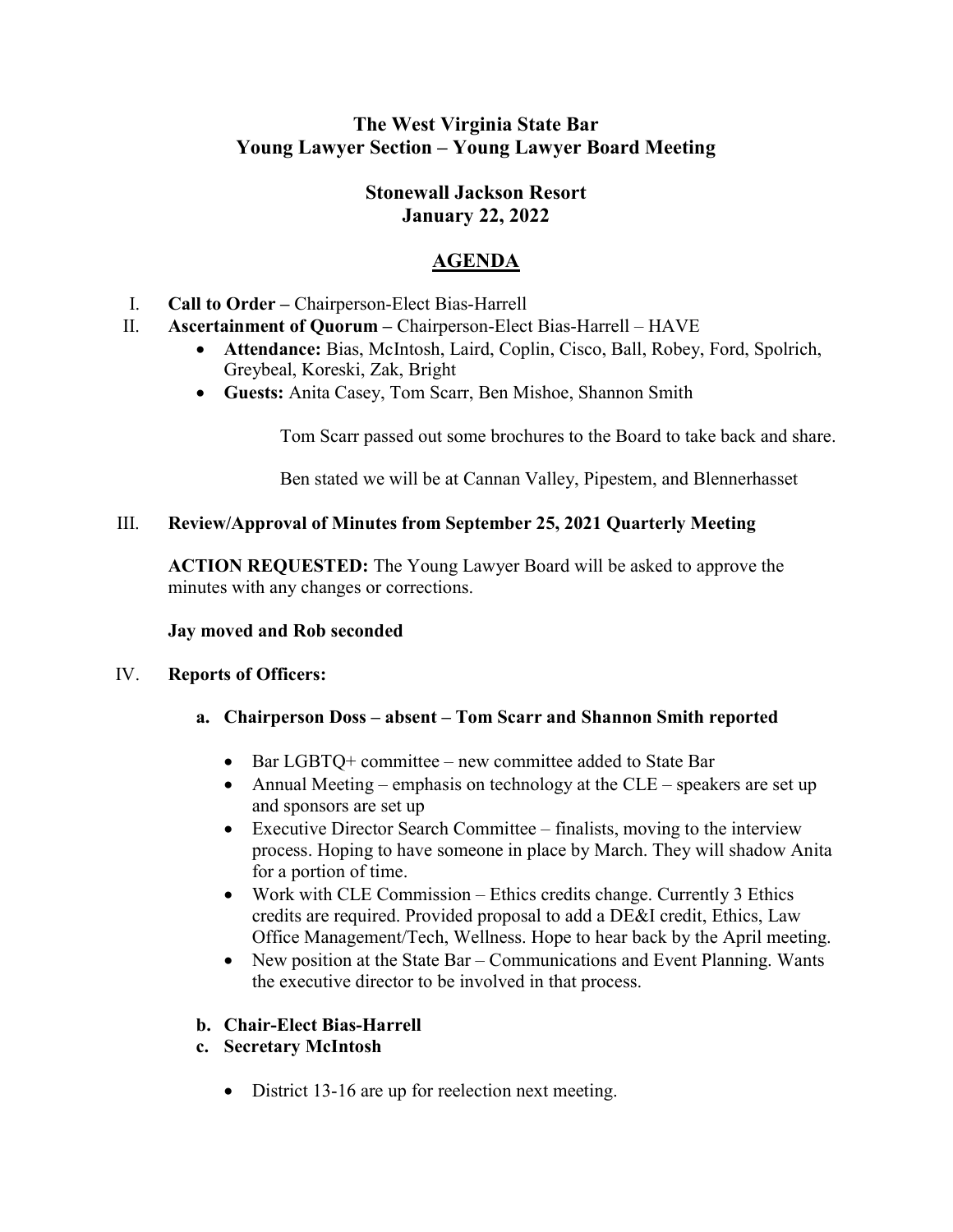• CLE's are due this year and it is due June  $30<sup>th</sup>$ .

### V. Report of WVU Law School Representative – Ms. Ridgeway

- Lunch and Learn 20 to 25 Students attended the last one. There is another one planned with Rob Zak.
- They have hired a Dean of Admissions
- Started back to school and full in-person. Allowed to do online learning for COVID and quarantines.
- SBA meeting next week.
- March  $24<sup>th</sup>$  coordination of the Bars. Will be in Morgantown.
- The new brochure to Nakia to send to the 3Ls

### VI. Committee Reports and Old Business

- a. Young Lawyer Education and Mentoring
	- 1. Practice Handbook Mr. Laird
		- Needs recommendations for who to update.
		- Do a solication on the Bar Blast or the Website
		- Check the Committee Chairperson to see if they have any experts.
		- Publication credit.
	- 2. Bridge the Gap Chairperson Doss, Ms. Koreski, Ms. Robey

## Spring 2022 Bridge the Gap – April 11, 2022 - Charleston, WV

- Jessica will lead.
- Discussed the previous the Bridge the Gap.
- 3. Admissions Ceremonies Secretary McIntosh

Admissions Ceremony this Wednesday – we are still not allowed to do anything for the admission ceremony. Get a Bridge the Gap information fo Admission.

## b. Law Student Education and Mentoring

1. Lunchtime Lecture Series – Mr. Zak

Rob reported. The lunch and learn was about public practice.

The next one will be State Bar themed.

2. Bar Exam Box Lunches – Ms. Robey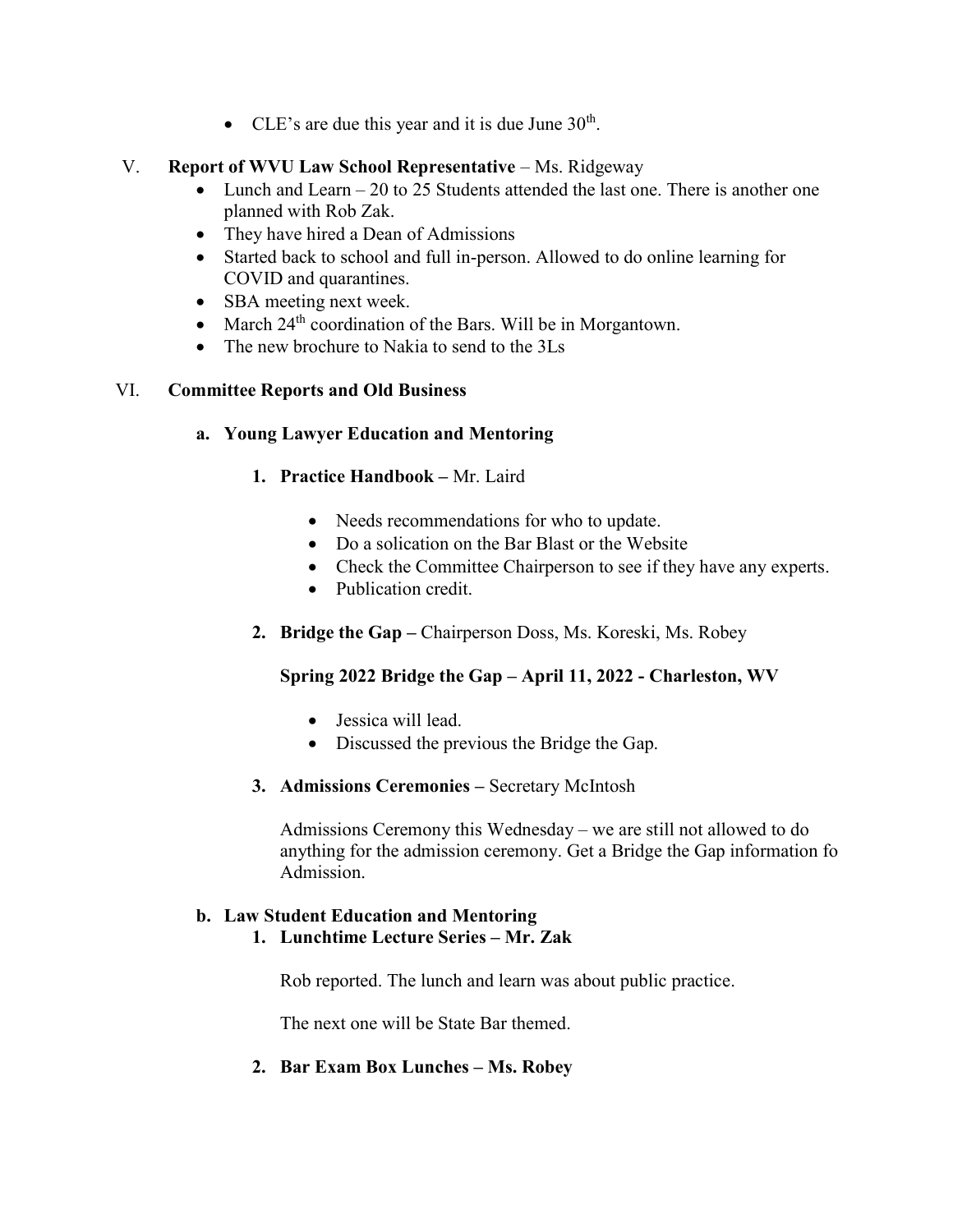Not sure if the law school will give money for this. They gave half the money last time. Thinking Chic-fil-a again. It was cheaper than Panera.

#### c. Community Outreach

### 1. Special Projects/Public Service Committee – Ms. Estep & Ms. Spolarich

Looking for Community Outreach projects. Discussed Habitat for Humanity again. Looking for a contact person.

Talk to Career Services about clothing donation. Add to the Agenda. Huntington has a dress for success program – Laci

- 2. 2021 Holiday Project Chairperson Doss & District Representatives
	- Morgan Spolorich did an adoption for 2 kids
	- Jay did an Amazon Wish List for Charleston Liam's Place a supervised visitation area.
	- Taylor did a Christmas Project for a Parkersburg Family.
- d. YLS Technology Committee Secretary McIntosh and Mr. Henry
	- 1. YLS Website Mr. Henry
		- Updates on new website themes
		- Social Media Secretary McIntosh
		- Dane is coming off the committee next meeting so need to find replacement.
- e. Budget Committee Secretary McIntosh and Ms. Koreski

No changes to any of our lines items. Budget should be getting approved.

- f. JLAP Liaison Mr. Zak
	- Working with the legislature to protect privacy for those who participate in JLAP.
	- Meeting quarterly.
	- Need another representative
- g. Annual Meeting Chairperson Elect Bias-Harrell

### 2022 Annual Meeting – April 10-11, 2022 – Charleston, WV

- Bring professional clothing to donate to this meeting.
- Motion: Make clothing donation a service project Koreski
	- o Second Rob/Morgan
	- o Vote: Voted for it unanimously
- Discussed the banquet and CLE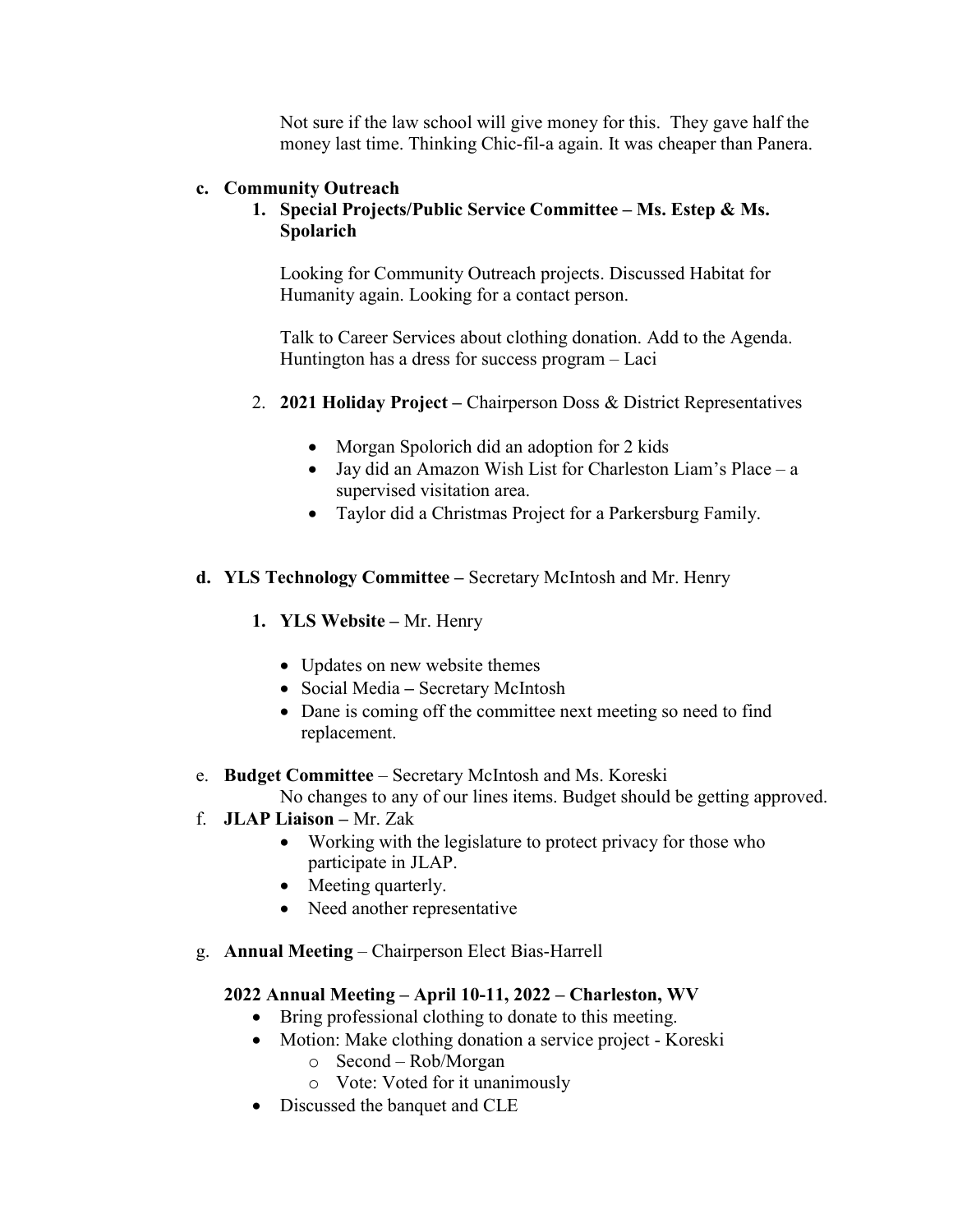### Transition

- $\bullet$  JLAP
- Lunchtime Lecture Series
- Social Media
- Secretary
- Public Service Committee
- Holiday Projects
- Lunchtime Bar

## Bridge-the-Gap - Bridge the Gap April 2022

- Need to confirm space
- Registration space different from CLE
- Open registration early need to figure out when
- Need to know how many we ar going to have what is the date we need to know this by?
- Set up rooms for speakers
- Speaker Checklist what information the speakers need to know
- Discussed reaching out to same speakers
- Questions at the meet and greet
- Banquet is on Sunday, meeting is on Sunday
- Jordan/Eric/Hilary are still interested in presenting

Young Lawyer of the Year/Mentor of the Year Committee

- Committee Jay Ford, Robin Cisco, Nicole Graybeal, Jessie Robey, Tayor Coplin
- Committee needs to let the winner know
- h. District Events for the Current Year District Representatives
	- Jordan Laird Lunchtime Judges
	- Nicole Greybeal nothing planned
	- Morgan Spolarich nothing planned
	- Taylor Coplin Did a Christmas project
	- Jessie Robey Getting donations for the closet and box lunches
	- Samantha Koreski Organized a CLE on lawyer wellbeing
	- Rob Zak Mon Bar meets every month but has not been in person
	- $\bullet$  Hilary Zak Did a Toy Drive
	- Robin Cisco Training scheduled and will solicit for clothing drive
	- Cassie Ball Has a new Circuit Court Judge, there is a startup children's shelter opening up. Wants to get clothes to donate. Looking to get information from them about what is needed.
- i. Other Old Business
	- 1. Attendance Requirements Secretary discussed
		- Is COVID an excused absence